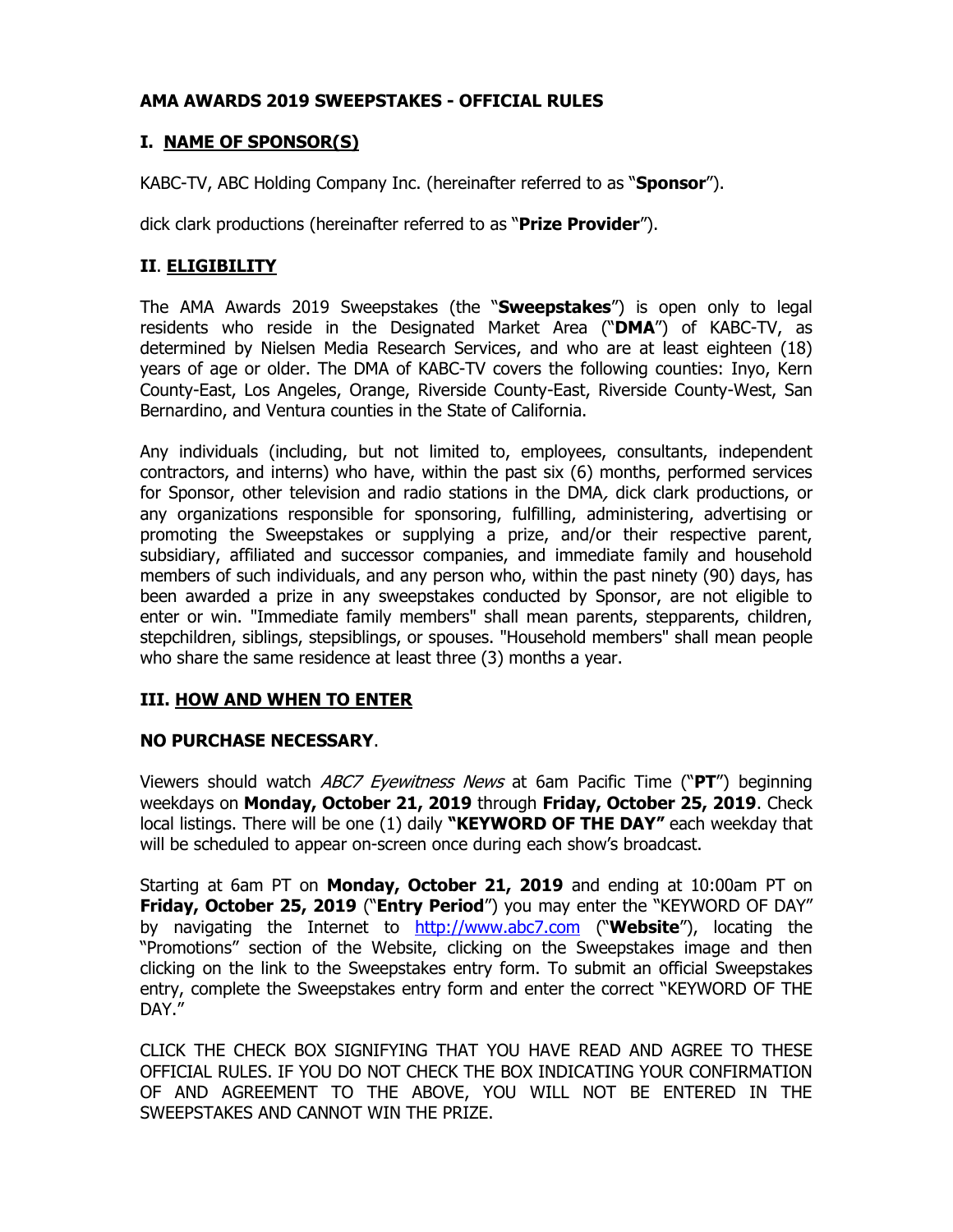Entrants will receive one (1) entry into the Sweepstakes drawing with the submission of a correctly spelled "KEYWORD OF THE DAY" by the end of a sweepstakes day (as further described below). For example, if hypothetically the "KEYWORD OF THE DAY" on October 21<sup>st</sup> is "cat" the entrant has to submit "cat" (correctly spelled) by 10:00am PT on October 21st (capitalization need not be exact).

Limit one (1) Sweepstakes entry via the method listed above (each an "**Entry**" and collectively referred to herein as "**Entries**") per email address per day during the Entry Period. For the purposes of this Sweepstakes, a "day" is defined as beginning at 12:00 am (midnight) and ending the following 11:59pm **[except for the first day of the Entry Period (October 21, 2019) which begins at 6am PT, and the last day (October 25, 2019) which ends at 10:00am PT].** Entries must be received during the Entry Period. Entries remain the property of Sponsor and will not be returned or acknowledged.

For purposes of these Official Rules, all times and days are Pacific Time. Sponsor's computer is the official time-keeping device for the Sweepstakes. To enter the Sweepstakes, you must be a registered member of One-ID ("**Member**").

**Existing Member:** As a Member, you may enter the Sweepstakes by logging into One-ID through the Website with your user name or email address and password and following the entry instructions. If you login to your Member account using Facebook, you will be asked to allow Facebook's "Basic App Permissions," which is required in order to login to your Member account and participate in the Sweepstakes.

**Non-Member:** If you are not a Member, you may become a Member free of charge by visiting the Website and registering by providing the requested information on the registration form through the "sign up" or similar section on the Website. By creating a Member account, you acknowledge your agreement to the Terms of Use (available at [http://disneytermsofuse.com\)](http://disneytermsofuse.com/). Upon becoming a Member and meeting eligibility requirements, you may enter the Sweepstakes by following the instructions.

By clicking the "Continue" button to continue with your Entry (as described below), you confirm that you meet the eligibility requirements of this Sweepstakes and agree to these Sweepstakes Official Rules. During the registration and entry process, you may be asked to consent to receive promotional and marketing emails from ABC and/or other members of the Walt Disney family of companies or the Prize Provider. Consenting to receive promotional, marketing or reminder emails is optional, does not have to be agreed to in order to be eligible to enter the Sweepstakes and does not improve your chances of winning. In the event you do consent to receive these emails, the use of such emails shall be subject to ABC's Privacy Policy, available at [www.disneyprivacycenter.com,](http://www.disneyprivacycenter.com/) and/or the dick clark productions Privacy Policy, available at [https://www.dickclark.com/privacy-policy/.](https://www.dickclark.com/privacy-policy/)

Sponsor can provide no technical support and accepts no responsibility for ensuring the receipt or successful submission of your Entry. Mass Entries or Entries generated by a script, macro or use of automated methods will be disqualified. Sponsor is not responsible for failed, partial or garbled computer transmissions, or for technical failures of any kind, including, but not limited to, electronic malfunction or damage of any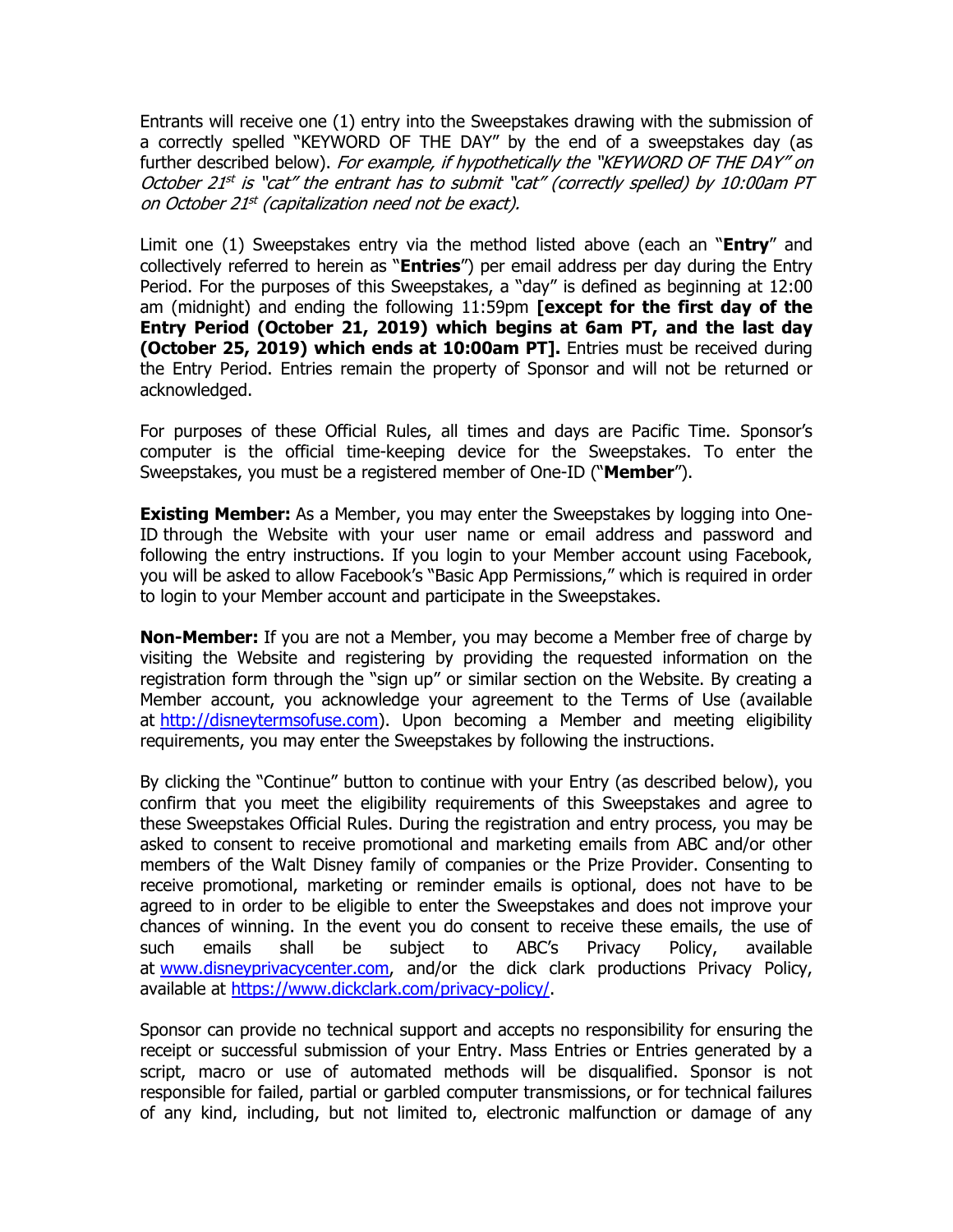network, hardware or software. If for any reason the Sweepstakes is not capable of running as planned, including infection by computer virus, bugs, tampering, unauthorized intervention, fraud, technical failures, or other causes that corrupt or affect the administration, security, fairness, integrity or proper conduct of the Sweepstakes, Sponsor reserves the right, in its sole discretion, to disqualify any individual who tampers with the entry process, and to cancel, terminate, modify or suspend the Sweepstakes. No responsibility is assumed for any error, omission, interruption, deletion, defect, delay in operation or transmission, communications line failure, theft or destruction or unauthorized access to, or alteration of, Entries; or any problems or technical malfunctions of any telephone network or lines, computer online systems, servers, or providers, computer equipment, software, failure of any email or electronic Entry to be received on account of technical problems or traffic congestion on the Internet or Website, or any combination thereof, including any injury or damage to entrant's or any other person's computer related to or resulting from participation in or downloading any materials from this Sweepstakes. In the event of a dispute over an electronic Entry, prize(s) will be awarded to the owner of the email account, not the name on the entry form. Except as otherwise contemplated by these Official Rules, and to the extent entrants may otherwise elect at the time of Entry, information provided by you for these Sweepstakes is subject to Sponsor's privacy policy.

### **IV**. **HOW AND WHEN WINNERS WILL BE SELECTED AND NOTIFIED**

On **Friday, October 25, 2019**, one (1) potential winner will be selected via a random drawing from among all eligible entries received to receive the Grand Prize (as defined below). Potential winner will be notified on or around the date of selection by telephone or email at the email address or phone number listen in their Member account profiles. Odds of winning depend on the total number of valid Entries received. Limit one (1) prize package per person and only one (1) person per household can win.

Final determination of the winner is always conditional on verification of eligibility and compliance with these Official Rules and procedures. Failure to respond to the initial verification phone call and/or email within forty-eight (48) hours after initial notification to the potential winner or return of the email notification as undeliverable after two (2) attempts may result in disqualification and award of the prize to an alternate winner. Potential winner will be required to complete, sign and return within three (3) business days of transmission, an Affidavit of Eligibility, Release and Indemnification, and a Publicity Release where allowed by law, W-9 Form, if applicable and any other documentation required by Sponsor (collectively, "**Verification Documents**"). If potential winner does not respond to the initial notification within forty-eight (48) hours as set forth above, if Verification Documents are not returned to Sponsor within the specified time period, if potential winner cannot attend any programming or performances connected with the Sweepstakes on the specified date, if any prize notification or prize is returned as non-deliverable, if potential winner is found to be ineligible or otherwise not in compliance with these Official Rules, or if potential winner cannot or does not accept the prize for any reason, prize may be forfeited and potential winners may be disqualified without compensation of any kind and an alternate winner may be selected in a random drawing (time permitting) from remaining eligible entries received.

In the event of any dispute concerning the identity of any entrant, the Entry will be deemed submitted by the natural person who is the authorized holder of the email listed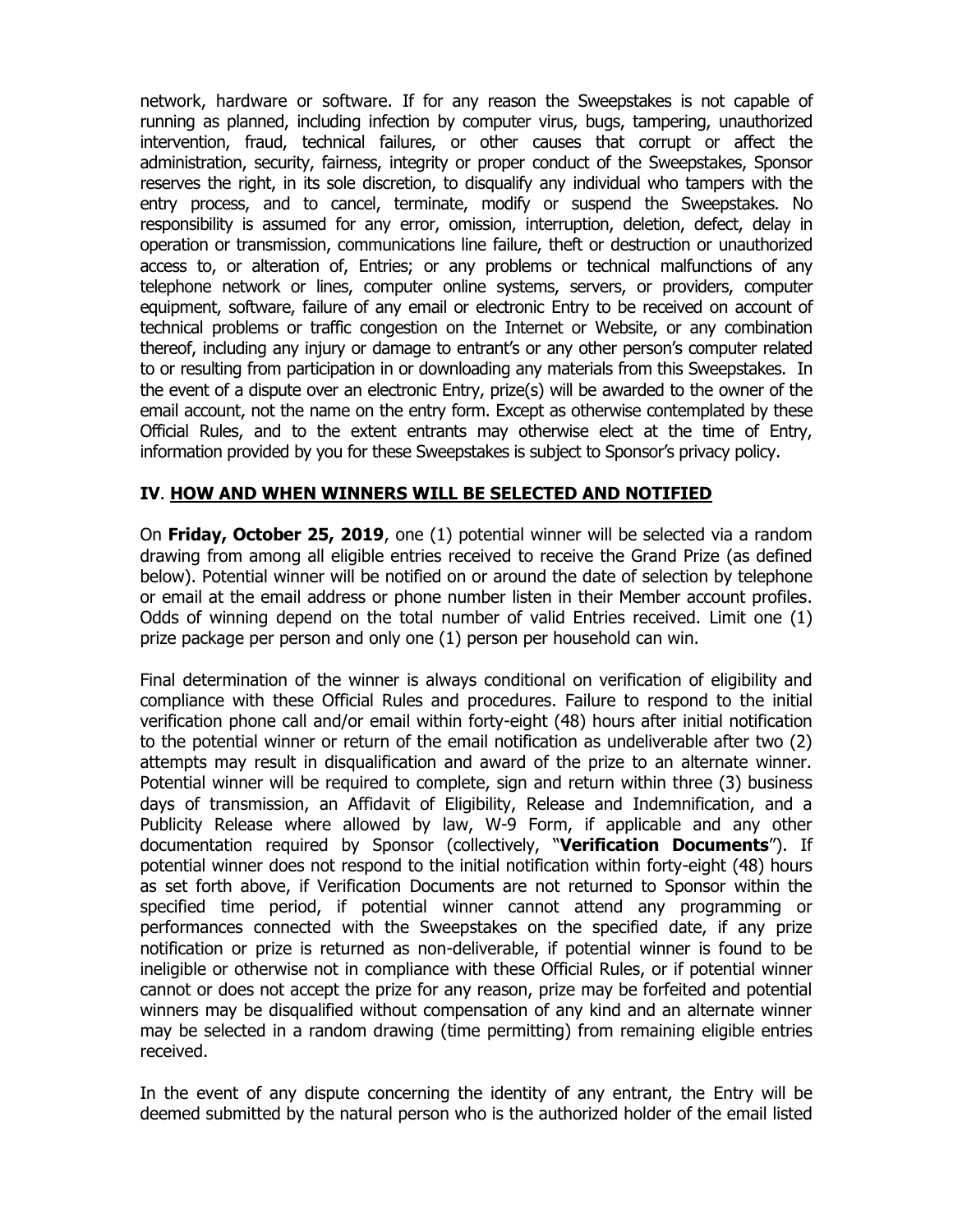in the Member account. "Authorized account holder" is defined as the natural person who is assigned to an email address by an Internet access provider, online service provider, or other organization (e.g., business, educational institution, etc.) that is responsible for assigning email addresses for the domain associated with the submitted email address.

## **V. PRIZE**

There will be one (1) prize ("**Prize**") awarded to the verified winner of this Sweepstakes ("**Winner**"). Prize will consist of a trip for Winner and one (1) guest ("**Guest**") to the "2019 American Music Awards" ("**Trip**"). Trip includes:

- Two (2) fan pit passes (Winner and guest will be able to walk the red carpet before it opens and experience arrivals firsthand in the red carpet fan pit);
- Show tickets for Winner and Guest to the "2019 American Music Awards" on Sunday, November 24, 2019 ("**Event**");
- Double-occupancy hotel accommodations for one (1) night (one room, room rate, taxes and resort fee only); and
- Funds in the amount of five hundred dollars (\$500) for gas/parking/spending.

All lodging will be at the risk of Winner and Guest. Winner is solely responsible for all expenses and costs associated with acceptance and/or use of Prize not specifically stated herein as being awarded, including, without limitation any and all taxes and other expenses, costs, or fees associated with the acceptance and/or use of Prize, ground transportation (other than as described above), taxes, insurance, gasoline, meals, gratuities, and souvenirs. Sponsors shall have the right, but not the obligation, to make any deductions and withholdings that Sponsors deem necessary or desirable under applicable federal, state and local tax laws, rules, regulations, codes or ordinances.

Sponsors shall have no responsibility or liability for cancellations, delays, or any other change by any company or person providing any element of Prize due to reasons beyond Sponsors' control, and are not responsible or liable for any expenses incurred as a consequence thereof. Date and/or time of Event are subject to change. Event is subject to cancellation. If Winner chooses to attend the Event with no Guest, the remaining elements of Prize shall constitute full satisfaction of Sponsors' Prize obligation to Winner and no additional compensation will be awarded. Guests, if any, may be required to execute and return releases of liability and, where legal, publicity releases (collectively, "**Guest Documents**"), which must be returned with the Sweepstakes Documents, or Guest portion of the Prize will be forfeited.

#### **The approximate retail value ("ARV") of the Grand Prize= \$1,600**

#### **WINNER AND GUEST MUST BE ABLE TO ATTEND THE EVENT ON NOVEMBER 24, 2019, OR SUCH OTHER DATE SPECIFIED BY PRIZE PROVIDER IF EVENT IS RESCHEDULED, OR THE PRIZE WILL BE FORFEITED.**

If the actual value of the Prize is less than stated ARV, the difference will not be awarded. Federal, state and local taxes, if any, are the sole responsibility of the Winner, who will receive an IRS Form 1099 reflecting the final actual value of any prize valued at \$600 or more.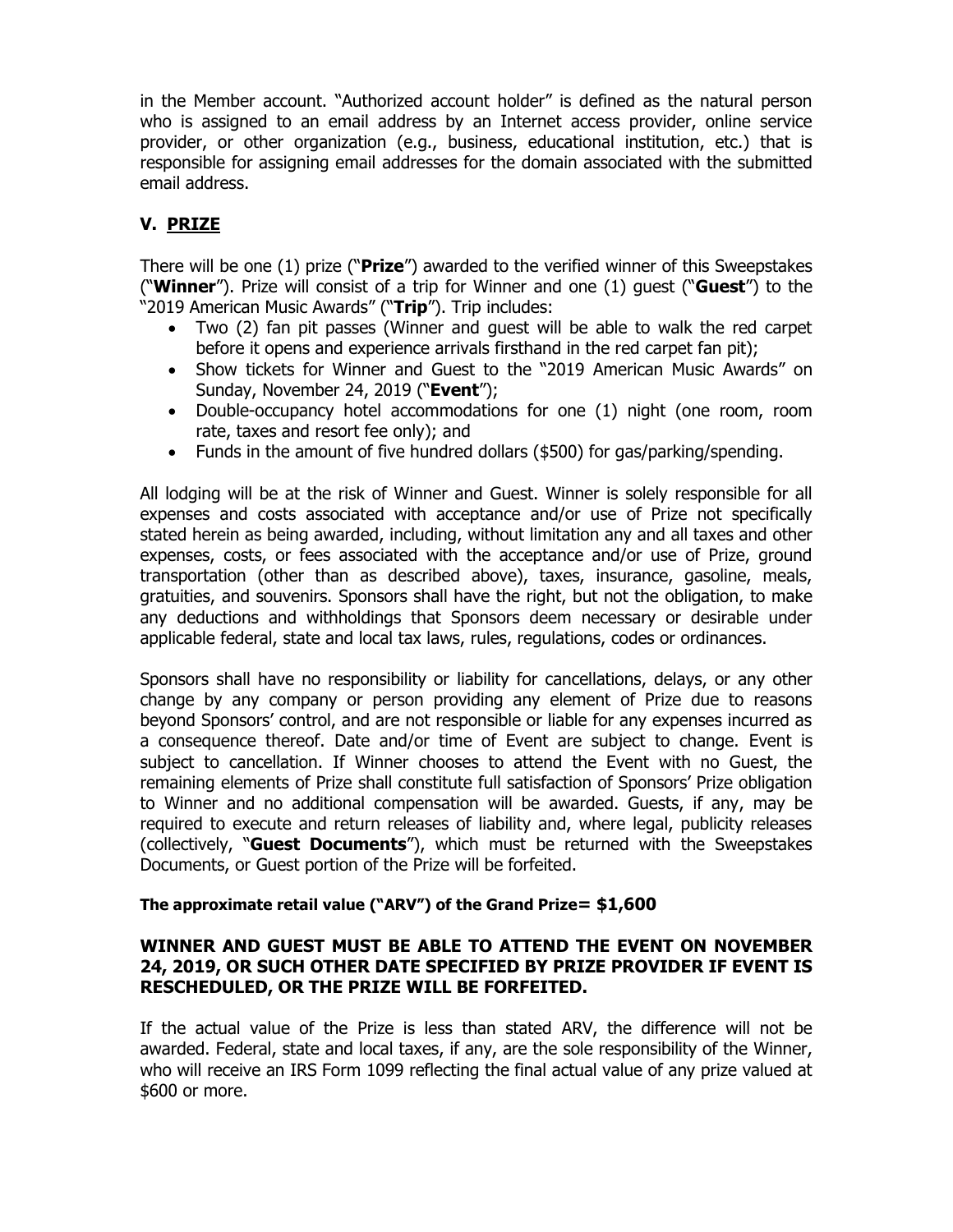Prize components may not be sold, traded, transferred, or rescheduled to dates not within the fulfillment period set forth above, or refunded. Prize is not redeemable for cash. Sponsor will not replace any lost, mutilated or stolen tickets. Sponsor may, in its sole discretion, substitute prizes of greater or equal value.

In the event Winner and/or Guest engage in behavior that (as determined by Sponsor in Sponsor's sole discretion) is obnoxious or inappropriate, threatening, illegal or that is intended to annoy, abuse, threaten or harass any other person, Sponsor reserves the right to terminate the Trip or other applicable experience early, in whole or in part, and send Winner and/or Guest home with no further compensation.

## **VI. RELEASES**

By participating, entrants agree to be bound by these Official Rules and the decisions of the Sponsor, which shall be final in all respects.

By participating in this Sweepstakes and accepting any prize that they may win, entrants agree to release Sponsor, ABC Holding Company, Inc., dick clark productions, their parent, subsidiary, affiliated and successor companies, advertising and promotion agencies and prize suppliers, and each of their respective officers, directors, agents, representatives and employees, as well as each of their respective successors, representatives and assigns (collectively, **the "Released Parties")** from any and all actions, claims, injury, loss or damage arising in any manner, directly or indirectly, from participation in this Sweepstakes and/or acceptance or use of the Prize.

Winners agree that the Released Parties have not made nor are in any manner responsible or liable for any warranty, representation or guarantee, express or implied, in fact or in law, relative to any prize.

Entrants authorize the Released Parties to use their name, voice, likeness, biographical data, city and state of residence and entry materials in programming or promotional material, worldwide in perpetuity, or on a winner's list, if applicable, without further compensation unless prohibited by law. Sponsor is not obligated to use any of the above-mentioned information or materials, but may do so and may edit such information or materials, at Sponsor's sole discretion, without further obligation or compensation.

### **VII. MISCELLANEOUS; WINNERS' LIST**

Void where prohibited. All federal, state and local laws and regulations apply.

Sponsor reserves the right, in its sole discretion, to disqualify any individual who tampers with the entry process and to cancel, terminate, modify and/or suspend the Sweepstakes in the event of tampering or other circumstances, including, but not limited to, acts of God or civil disturbance that render it impractical or impossible to complete or fulfill the Sweepstakes as originally planned.

For the name of the winner, send a self-addressed, stamped envelope to: AMA Awards 2019 Sweepstakes, c/o ABC7, 500 Circle Seven Drive, Glendale, CA 91201 within sixty (60) days after Sweepstakes end date.